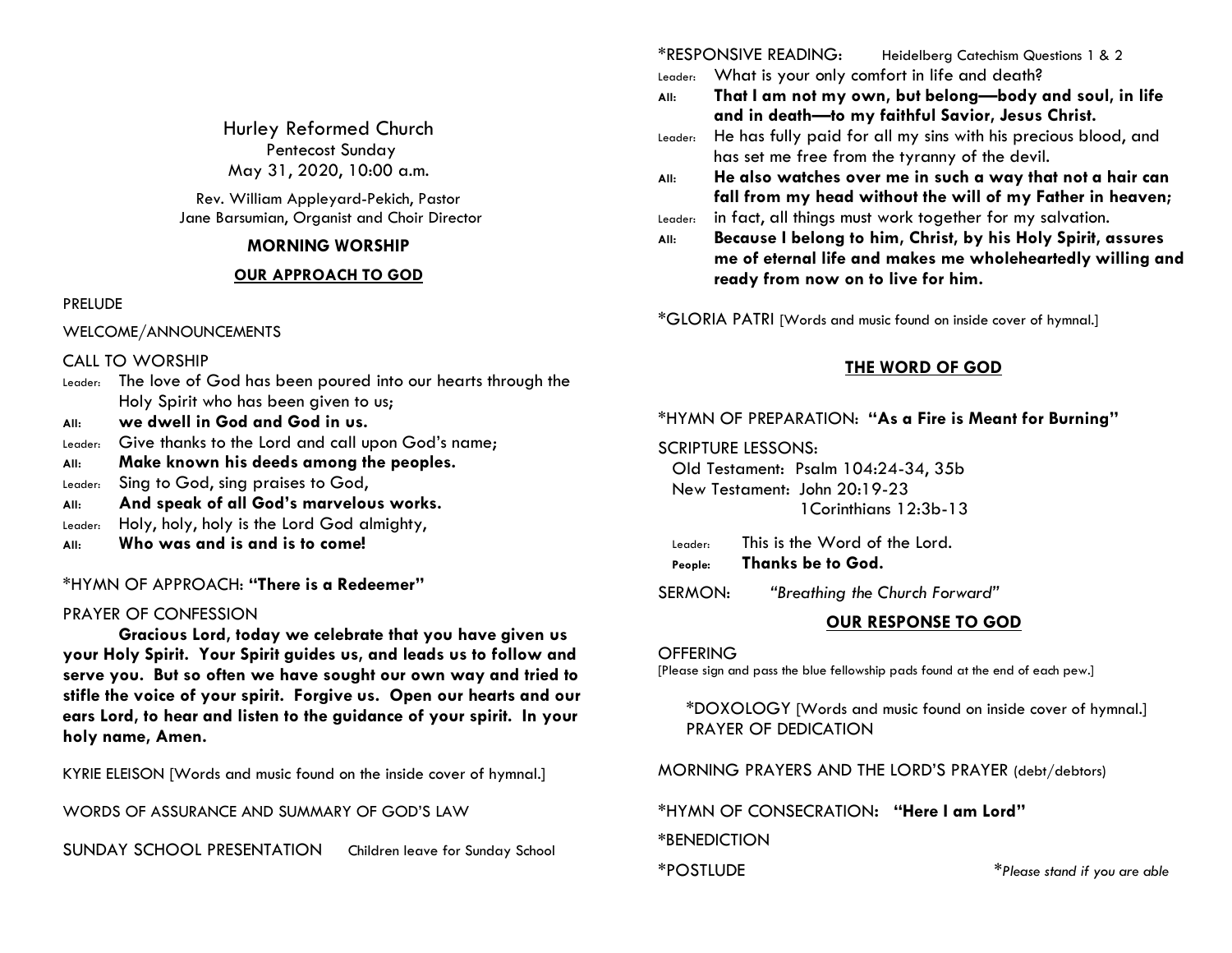#### **Reach out to those who need your support in their day to day needs:**

Linda Cook is home; Gene Groelle is in a rehab; Jim and Sheila Craven are home; Jerry Wyncoop is home; Alice Presti is at Thompson House; Bev Roosa is at the Terraces at Brookmeade; MaryLou Vogt is in Hudson Valley Senior Residence; Shirley Ruth is in Mountain Valley Manor; Fred Horvers at TenBroeck; Lori Pinkham in Wingate at Ulster; Anthony DiPietro (son of MaryAnn DiPietro), Marie Dressel; Philip Greer.

**Bulletin Announcements on line:** Check out the announcements from this week's bulletin on the church's website! Go to the church's website. HurleyReformedChurch.org. Click on calendars under website navigation (on left side of page). They are listed in reverse date order (most recent first).

**Audio recordings** of the weekly sermon are available on our website, HurleyReformedChurch.org and on CDs which are on the table in the narthex

#### **Hurley Reformed Church**

11 Main Street, PO Box 328, Hurley NY 12443 845-331-4121 www.HurleyReformedChurch.org **Staff** Rev. William Appleyard-Pekich Dorothy Draper, Church Secretary

pastor@HurleyReformedChurch.org admin@HurleyReformedChurch.org

Organist/Choir Director – Jane Barsumian, M.Ed. Treasurer – Arlene Cotich

#### **Consistory 2020**

## **Elders Deacons**

Douglas Constant, *Senior Elder*, *Classis Delegate* Linda Clarke-Dido, *Worship* Glenn Decker, *Finance* Christopher Decker, *Information Technology* Sandra Emrich, *Program & Activities* Roberta Falatyn, *Women's Ministries* Sandra Gregory, *Columbarium Liaison* **Russell Glass** Russell Glass Kathleen Jansen, *Missions* David Kent, *Youth Ministries* James Pirro, *Property & Maintenance* Lisa Longto, *Clerk*

Rev. Charles E. Stickley, *Pastor Emeritus*

**Stickley Gardens Columbarium . . .** A sacred place of beauty and contemplation. (*Located on the south lawn of the church.)* 

The lone candle on the chancel is our Peace Candle. It represents this church's support for the men and women in military service, and our prayer that one day we will live in a world where their sacrifice is no longer needed.



Hurley Reformed Church Hurley, New York

# The Rev. William Appleyard-Pekich Minister of Word and Sacrament

#### *Welcome*

*May the doors of this church be wide enough to receive all who need human love and fellowship, and a Father's care; and narrow enough to shut out all envy and hate.*

*Enter to Worship Depart to Serve*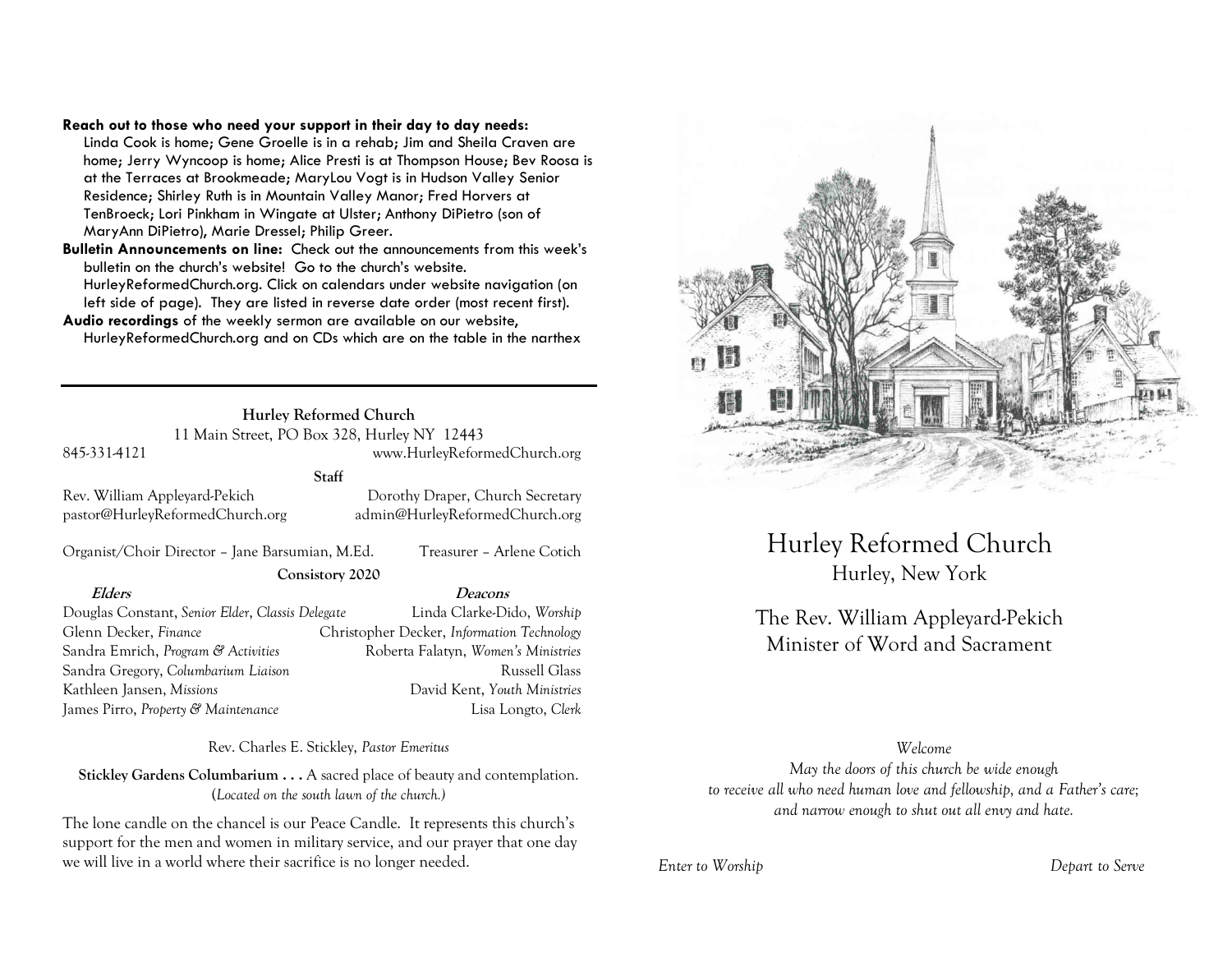# **There is a Redeemer**

There is a Redeemer – Jesus, God's Own Son, Precious Lamb Of God, Messiah, Holy One. Thank You Oh my Father, for giving us Your Son, And leaving Your Spirit 'til the work on earth is done .

Jesus my redeemer, name above all names, Precious Lamb Of God, Messiah, O for sinners slain . Thank You Oh my Father, for giving us Your Son, And leaving Your Spirit 'til the work on earth is done

When I stand in Glory, I will see His face; There I'll serve my King forever in that holy place. Thank You Oh my Father, for giving us Your Son, And leaving Your Spirit 'til the work on earth is done.

# **As a Fire is Meant for Burning**

As a fire is meant for burning with a bright and warming flame, So the church is meant for mission, Giving glory to God's name. As we witness to the gospel, We would build a bridge of care, Joining hands across the nations, finding neighbors everywhere.

We are learners; we are teachers: We are pilgrims on the way. We are seekers; we are givers; We are vessels made of clay. By our gentle, loving actions, We would show that Christ is light. In a humble, listening Spirit, We would live to God's delight.

As a green bud in the springtime Is the sign of life renewed, So may we be signs of oneness Mid earth's peoples, many hued. As a rainbow lights the heavens When a storm is past and gone, May our lives reflect the radiance Of God's new and glorious dawn.